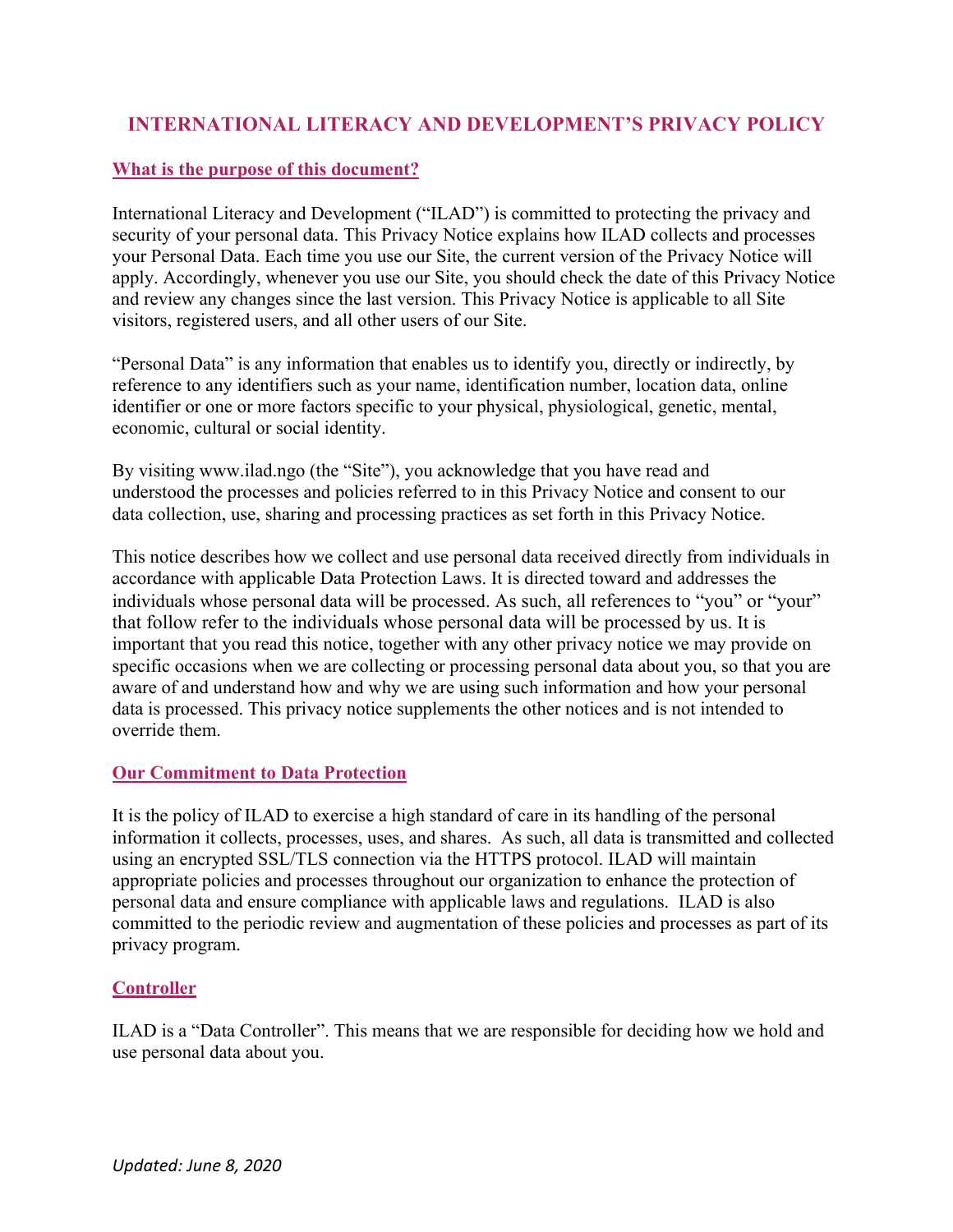### **Our Chief Privacy Officer**

Our Chief Privacy Officer oversees compliance with and questions in relation to this privacy notice. If you have any questions about this privacy notice, including any requests to exercise your legal rights, please contact our Chief Privacy Officer using the details set out below:

Chief Privacy Officer ILAD P.O. Box 383153 Duncanville, TX 75138 Email: privacy.officer@ilad.email

### **Changes to this Privacy Notice and Your Duty to Inform us of Changes**

This notice may be updated from time to time. This version is dated July 29, 2019, and previous versions can be obtained by contacting our Chief Privacy Officer. It is important that the personal data we hold about you is accurate and current. Please keep us informed if your personal data changes during your relationship with us.

# **Defined Terms**

In this notice:

"We", "us", or "our" refers to one or more of ILAD and its related entities, as well as any outside consultants, vendors, and contractors that we may use.

"You" or "your", refers to the individual, business or organization whose personal data may be processed by us.

There are other terms with specific meanings. Those meanings can be found in Section 9: Glossary of Key Terms.

### **Contents of this Privacy Notice**

This notice sets out the following:

- 1. The Data We May Collect About You (Your Personal Data)
- 2. Where We Might Collect Your Personal Data From
- 3. How We Use Your Personal Data
- 4. Consent
- 5. Data Security
- 6. Retention of Your Personal Data
- 7. International Transfers
- 8. Your Rights
- 9. Glossary of Key Terms

### **Section 1: The Data We May Collect About You (Your Personal Data)**

Depending on the type of communication or transaction, we may collect and process the following personal data: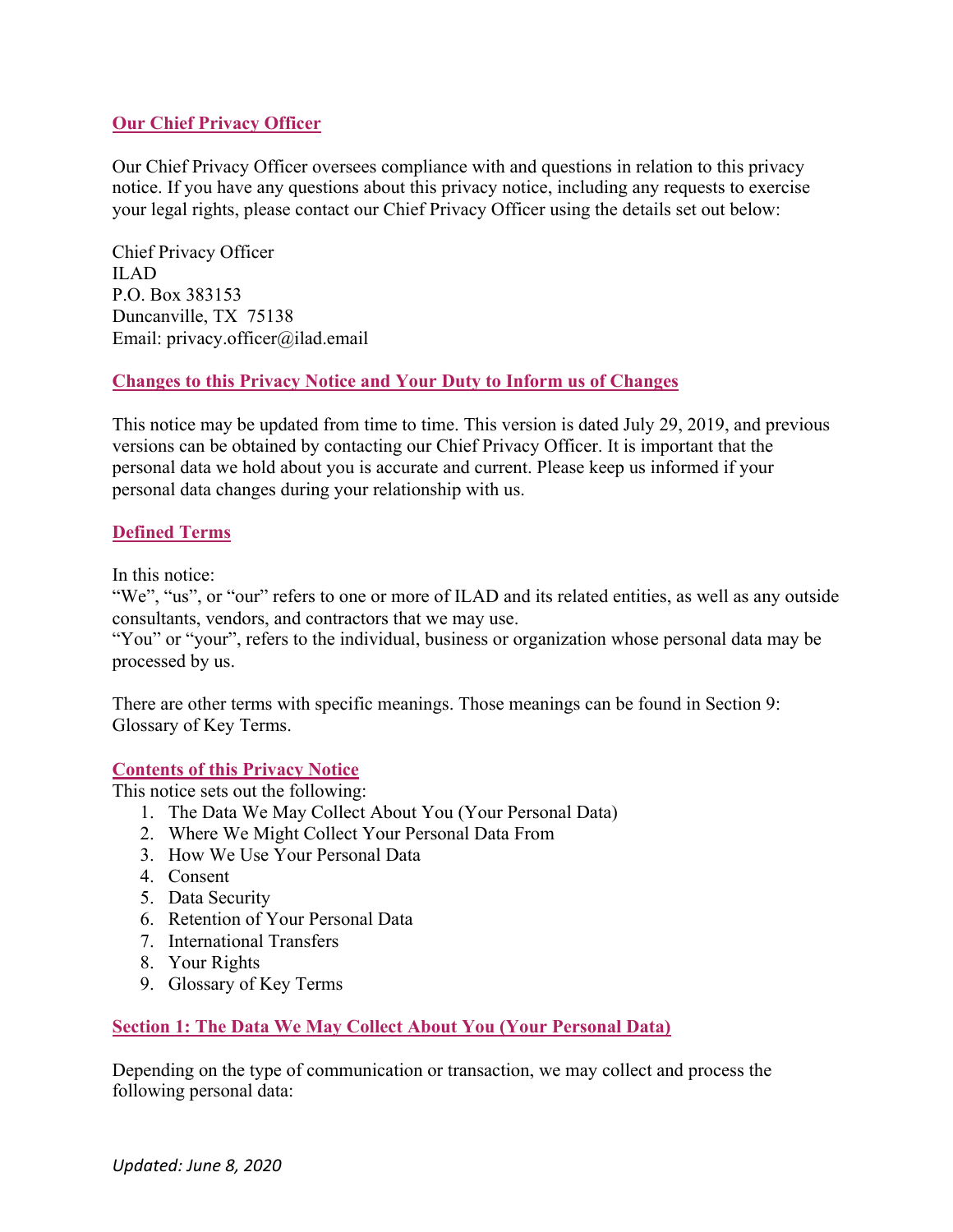- Name
- Email Address
- Postal Address
- Relationships to other donors in our database
- Age
- Gender
- Telephone numbers
- Donation Designation
- Amounts of Donations
- How did you hear about us?
- Comments from you

If you are registering for an event, in addition to the above we may also collect the following information:

- Marital Status
- Children's name and address if they are attending an event with you
- Emergency contact information
- Lodging dates, meals, and preferences
- Workshops and classes you will be attending

If you are registering your child for an event, we may collect the following information:

- Name and address
- Date of birth
- Emergency contact information
- Allergies
- Whether or not the child has any special needs or health concerns.

If you are making a donation, we process all credit card, debit card, and EFT gifts (including electronic gifts by phone and in-person) through Blackbaud Merchant Services (BBMS) and thus do not retain any credit card, debit card, or bank account information. However, BBMS does retain that information and you can read their privacy policy here:

https://www.blackbaud.com/company/privacy-policy/north-america. Blackbaud's PCI compliance information may be found at https://www.blackbaud.com/pci-compliance. Event registration payments or other similar payment transactions may be processed via PayPal. Generally, written response cards with donor-provided information are processed as soon as possible after the event and the cards are shredded immediately afterwards. For more information about PayPal, you can see their privacy statement here: https://www.paypal.com/us/webapps/mpp/ua/privacy-full.

In addition, ILAD uses eTapestry, a hosted donor management system provided by Blackbaud. All access to donor information is strictly limited to professional staff of ILAD whose job requires them to process this data. The donor management system personnel with Blackbaud would only access such data if needed to resolve technical support issues and only with our approval.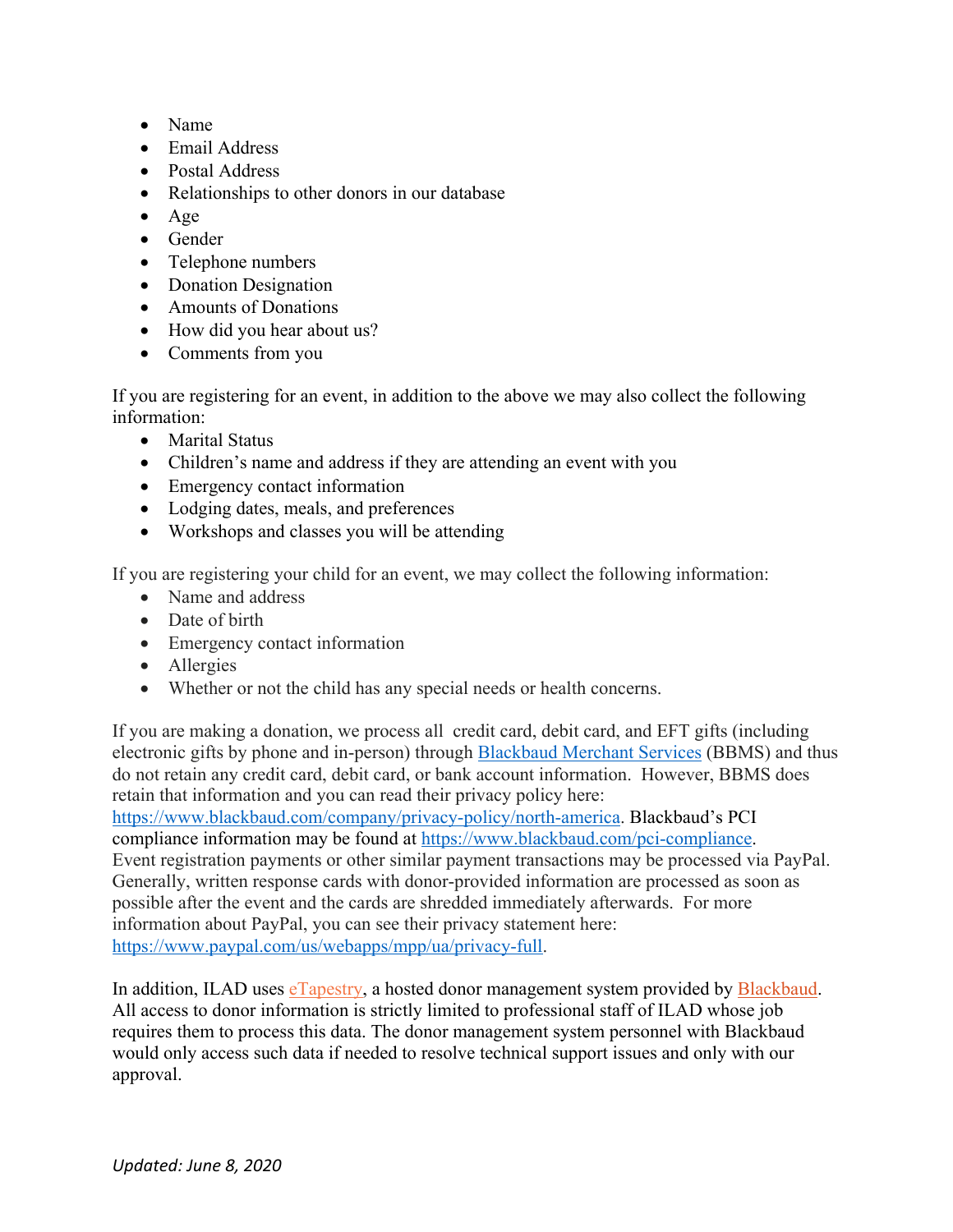When you make a donation in honor or memory of a loved one, we collect payment and contact information about you, as well as the name, email address, and mailing address of the recipient. You may create a personal message to the recipient, which is stored on our servers.

With regard to each of your visits to the Site we will automatically collect the following information:

- Technical information
- Information about your visit
- Location information

Non-personal data. Personal data does not include data where the identity has been removed (anonymous data). We collect information that is sent to us automatically by your web browser and we may use this information to generate aggregate statistics about visitors to our Site, including, without limitation:

- IP addresses
- Browser type and plug-in details
- Device type (e.g. Desktop, laptop, tablet, phone, etc.)
- Operating system
- Local time zone

ILAD uses a number of third-party services to perform tracking and analytics. Currently we use the following (their privacy policies are linked here):

- Lucky Orange: https://www.luckyorange.com/privacy.php
- Google Analytics: https://policies.google.com/privacy
- Facebook Pixels: https://policies.google.com/privacy
- Adform: https://site.adform.com/privacy-center/overview/

We may use Non-personal Data for various business purposes such as providing customer service, fraud prevention, market research, and improving our Site. Please check your web browser if you want to learn what information your browser sends or how to change your settings.

We also collect, use and share aggregated data such as statistical or demographic data for any purpose. Aggregated data may be derived from your personal data but is not considered personal data under the law as this data does not directly or indirectly reveal your identity. However, if we combine or connect aggregated data with your personal data so that it can directly or indirectly identify you, we treat the combined data as personal data which will be used in accordance with this privacy notice.

We may also collect and process information about your interactions with us, including details about our contacts with you through email, SMS, social media, U.S. Post, on the phone or in person (i.e., the date, time, and method of contact), details about donations you make to us, events or activities that you register for or attend and any other support you provide to us. We may also collect and record any other relevant information you share with us about yourself, including your interests or your affiliations with other charities, community groups, or your employer.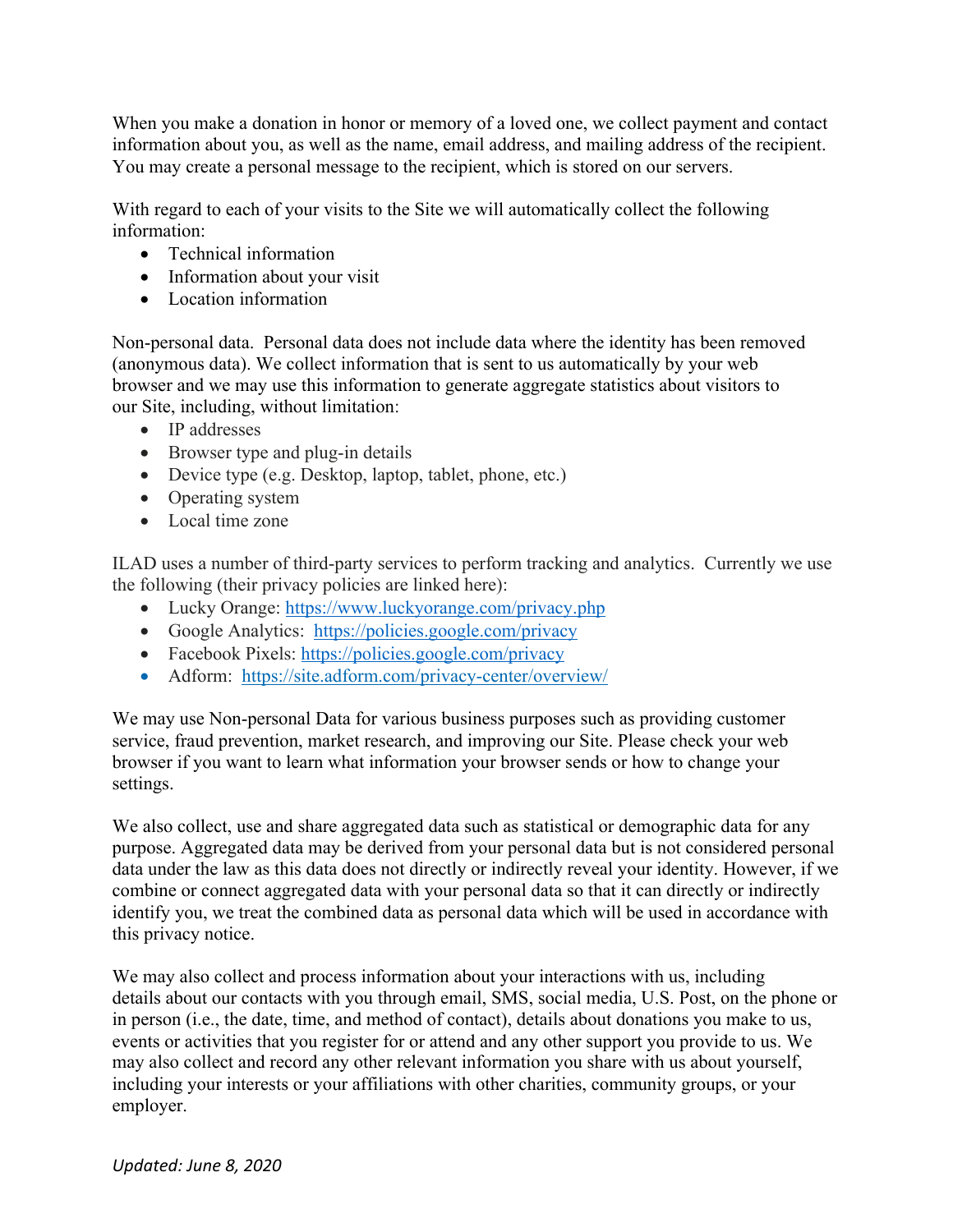# **Section 2: Where We Might Collect Your Personal Data From**

We collect your personal data from you by filling in forms or by corresponding with us by mail, phone, email, social media, SMS or otherwise.

# **Section 3: How We Use Your Personal Data**

We will only process your Personal Data including sharing it with third parties, where

- 1. you have provided your consent which can be withdrawn at any time,
- 2. the processing is necessary for the performance of a contract to which you are a party,
- 3. we are required by law,
- 4. processing is required to protect your vital interests or those of another person,
- 5. processing is necessary for the purposes of our legitimate commercial interests, except where such interests are overridden by your rights and interests.

We may use Personal Data for the following purposes:

- To carry out our obligations arising from any contract entered into between you and us and to provide you with the information, products and services that you request from us;
- To provide you with information about our work or our activities;
- To fundraise in accordance with our internal policies and procedures;
- To organize events that you have registered for, and to provide you with information, and other materials, relating to the content of the event, the agenda, the speakers, sponsors and other attendees;
- To process donations and contact you regarding any questions related to your donation;
- Issue receipts for your donation or other payment;
- To send you updates on how your donation has been used, project appeals, matching opportunities, and other projects that we think will be of interest to you;
- To notify your friends and family about your donation in their honor if you ask us to;
- To provide our newsletters and publications, provided you have given your consent;
- To respond to your questions and provide related services;
- To provide you with information about other events, products and services we offer that are similar to those that you have already purchased, provided you have not opted-out of receiving that information;
- To provide you with information about events, products or services we feel may interest you, provided you have given your consent;
- To respond to applications for employment;
- To transfer your information as part of a merger of the organization or outsourcing of administration to a third-party contractor;
- To administer our Site and for internal operations, including troubleshooting, data analysis, testing, research, statistical and survey purposes;
- To improve our Site to ensure that content is presented most effectively for you and your computer;
- As part of our efforts to keep our Site safe and secure; and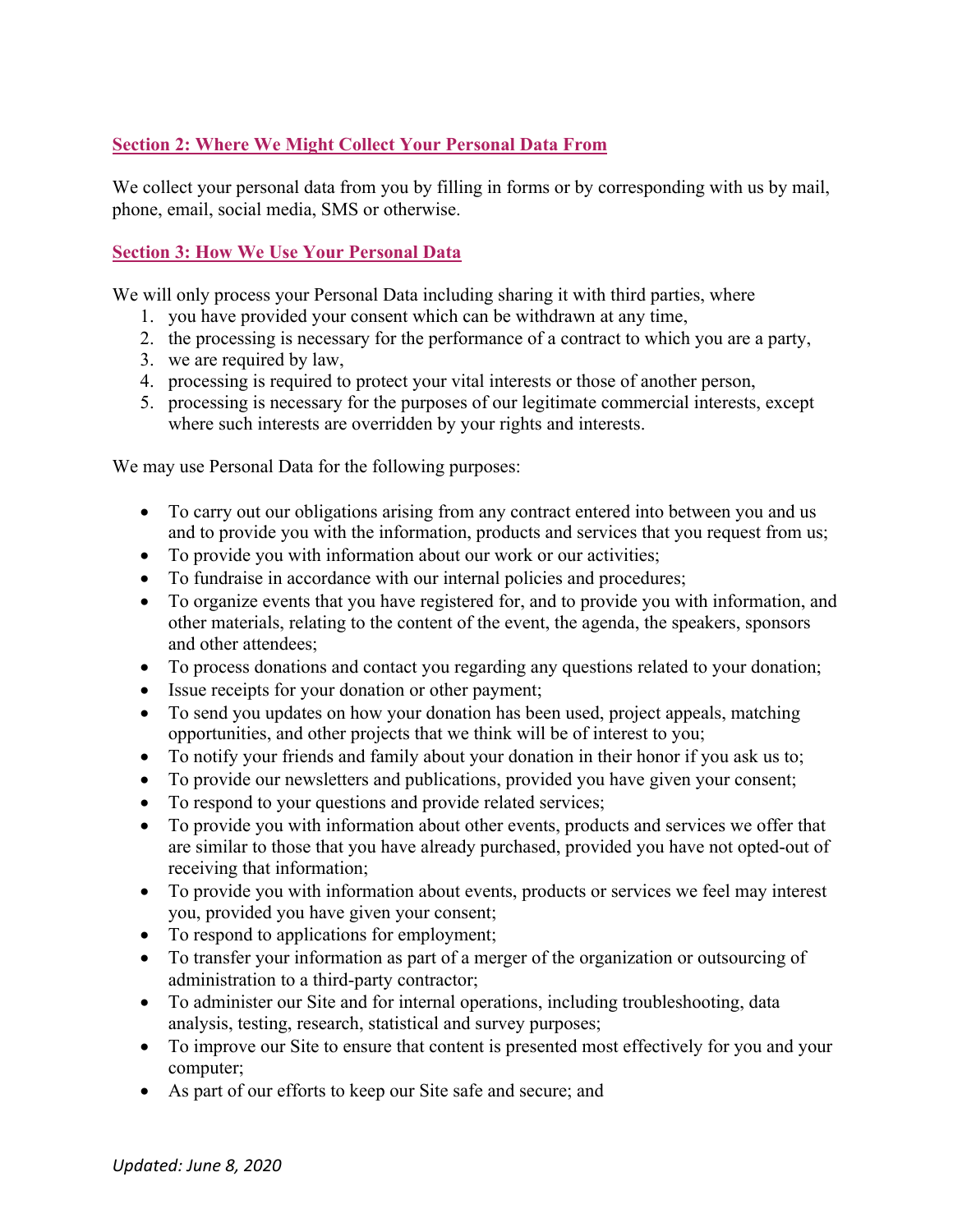• Where we are required by law to disclose or otherwise use your information.

# **Marketing**

We do not share your personal data with any company or organization for marketing purposes.

# **Change of Purpose**

We will only use your personal data for the purposes for which we collected it, unless we reasonably consider that we need to use it for another reason and that reason is compatible with the original purpose. If you wish to get an explanation as to how the processing for the new purpose is compatible with the original purpose, please contact our Chief Privacy Officer.

If we need to use your personal data for an unrelated purpose, we will notify you and we will explain the legal basis which allows us to do so.

Please note that we may process your personal data without your knowledge or consent, in compliance with the above rules, where this is required or permitted by law.

### **Disclosures of Your Personal Data**

We may share your Personal Data for the purposes described in this Privacy Notice with:

- Internal parties: This includes but is not limited to Development Division staff, Information Technology Department staff, Finance Department staff, Board members, Legal Division staff, and field leadership;
- The project leader and organization running the project when you donate to a project, unless you request anonymity;
- The staff member who is the project fundraiser when you designate your donation for a specific project, unless you request anonymity;
- Your employer when you make a donation that is part of a campaign sponsored by your employer and/or when your employer is being asked to match your donation;
- With partners, suppliers, and sub-contractors;
- Service providers who provide IT and system administration services;
- Credit Card Transactions, Electronic Fund Transfers, Payments by Check or Money Order and Online Financial Transactions. ILAD hires third parties to provide credit card, bank, payment and information processing services. If you choose to make a donation online, by phone, through the mail or by other means, your personal information will be shared with our processing service providers;
- Analytics and search engine providers that assist us in the improvement and optimization of our Site;
- Trusted third-party companies and individuals, such as fundraising consultants or independent auditors;
- In the event that we sell or buy any business or assets, or merge or affiliate with another organization, we will disclose your Personal Data to the prospective seller or buyer or merger partner of such business or asset;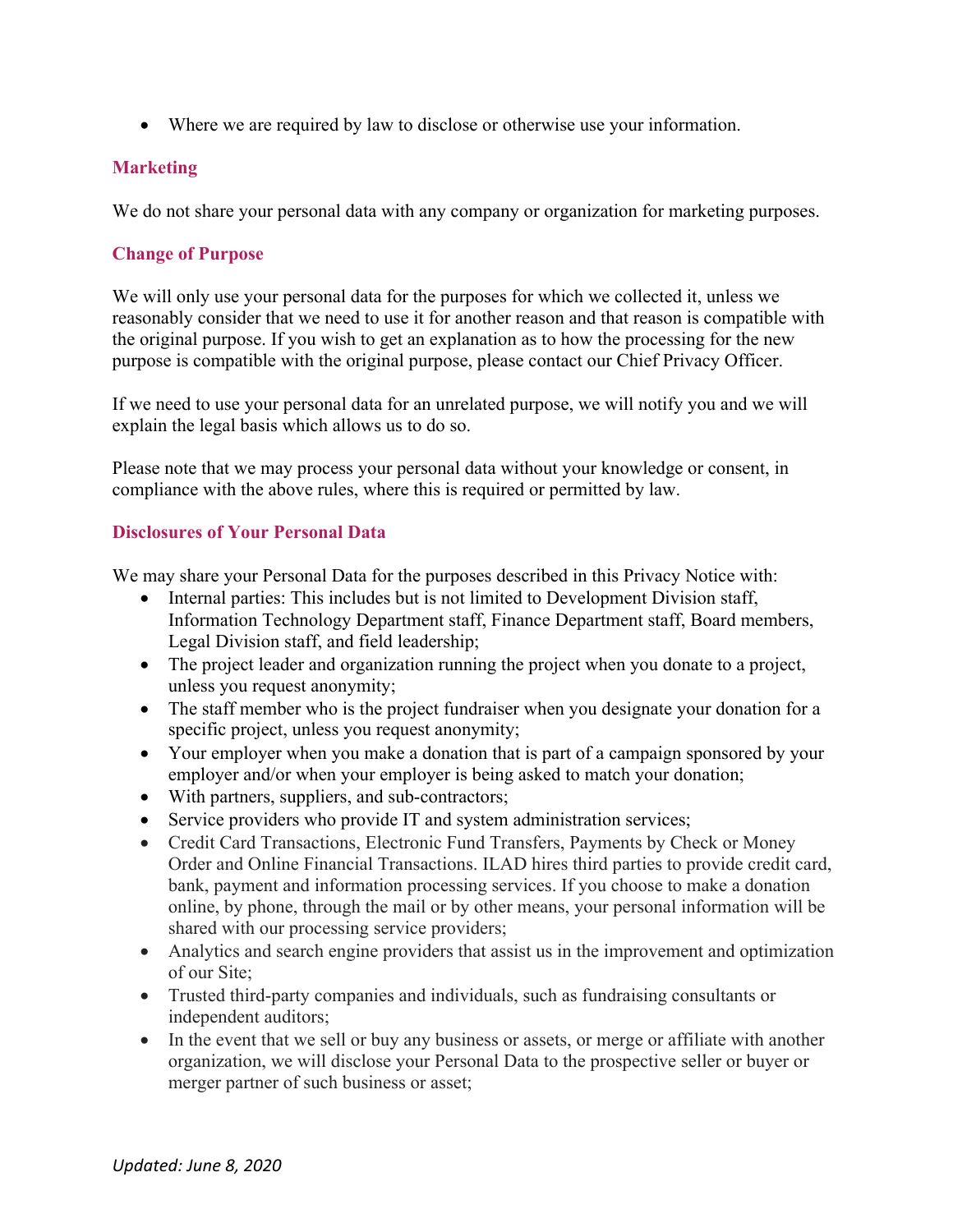• If we have reason to believe that there has been some inappropriate interference with or use of our website, communications, charitable services or personal or real property, or if we have reason to believe that one of the ILAD website users, donors, employees or other related parties may have been injured or may have harmed some other party, we will disclose, without notice to you, personal information as we deem appropriate or if compelled by a legal or regulatory authority.

### **Cookies**

Like most websites, our servers automatically collect certain technical information when you visit our Website, including your IP address, browser type, browser language, the date and time of your visit, the referring URL, and, if you have visited our Website before, one or more cookies that may uniquely identify your browser. We also collect information about your activities on the Website, such as the pages you access.

In order to collect this information, the Website places a cookie on your device. A cookie is a small file containing a string of characters that is sent to your computer when you visit a website. When you visit the website again, the cookie allows that site to recognize your browser. Cookies may store user preferences and other information. We also use web beacons and other technologies to track usage patterns.

We use several tools to collect information about use of this Website. These tools collect information such as how often you visit this Website, what pages you visit when you do so, what elements you interact with, what other sites you used prior to coming to this Website, or 3rdparty audience data (such as age, gender and interests). We use the information we get from these tools to improve our Website, for website analysis and statistics, and respond to service requests you make.

### **Information about Children**

We do not knowingly collect or solicit personal information from anyone under the age of 18 or knowingly allow such persons to provide us with their personal information without verifiable parent or guardian consent. If you are under 18, do not send any information about yourself to us, including your name, address, telephone numbers, or email address, unless you have your parent's or guardian's permission. In the event we learn that we collected personal information from anyone under the age of 18, and do not have a parent or guardian's consent, we will delete that information as quickly as possible.

We do collect the name, age, and address of any children who are attending certain events with their parents, older sibling or other close relative. This information is submitted by the parents. We do this to plan age-appropriate children's programs for the children during the events and to determine how many children to prepare for in each program. As noted above, if you are registering a child for an event, we also collect information about the child's allergies and any special health concerns or special needs.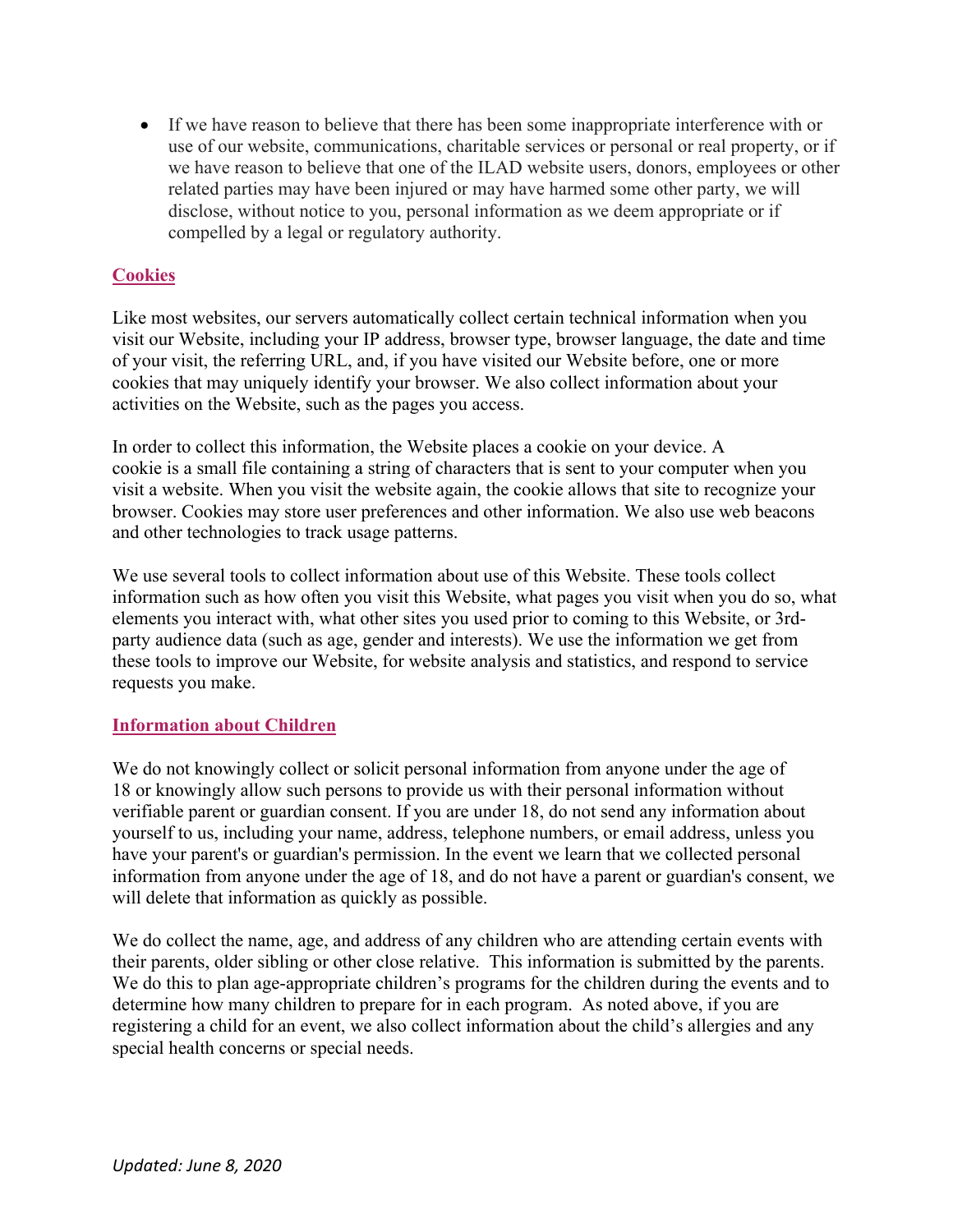While we do not knowingly solicit personal information regarding a donor from children under the age of 18, we do occasionally receive donations from minors. If that happens, we may not know that such donor is a minor. However, we do not require a minor to supply us with any personal information other than is necessary to process the donation. All personal information we do collect can only be accessed by authorized ILAD staff and volunteers, and only those people who require access may see this information for the purposes described above. We work diligently to preserve the confidentiality, security and integrity of that information.

ILAD is deeply committed to the safety and welfare of minors. We have policies and procedures designed to ensure compliance with applicable privacy laws and employ generally accepted best practices, especially as it relates to parental notice and consent. Parents have the right to request at any time that the information collected about their child be removed from ILAD networks and databases. You can contact ILAD at privacy.officer@ilad.email.

In addition, in accordance with certain state laws, minors under the age of 18 may remove or request and obtain removal of content and information that they post on the Site.

If you believe that we might have any information from or about anyone under the age of 18, or if you wish to remove or request and obtain removal of content and information, please contact us at privacy.officer@ilad.email.

#### **Section 4: Consent**

In order to properly process your donations to ILAD, keep you informed as you request regarding publications and notices, contact you as you request regarding employment or volunteer opportunities, and properly register you for events, we and other external third parties must process your personal data, as set out against the relevant purpose.

Your consent to this processing is necessary for us and the others, to achieve this.

You may withdraw your consent to such processing at any time. However, if you withdraw your consent this will impact our ability to contact you, process your donation, and accept you as a participant at an event.

#### **Section 5: Data Security**

We have put in place appropriate security measures to prevent your personal data from being accidentally lost, used, altered, disclosed, or accessed in an unauthorized way.

We have put in place procedures to deal with any suspected personal data breach and will notify you and any applicable regulator of a breach where we are legally required to do so.

### **Section 6: Retention of Your Personal Data**

We will keep your personal data for at least the length of time specified in our Document Retention and Records Management Policy. Generally, if you are hired, records are retained for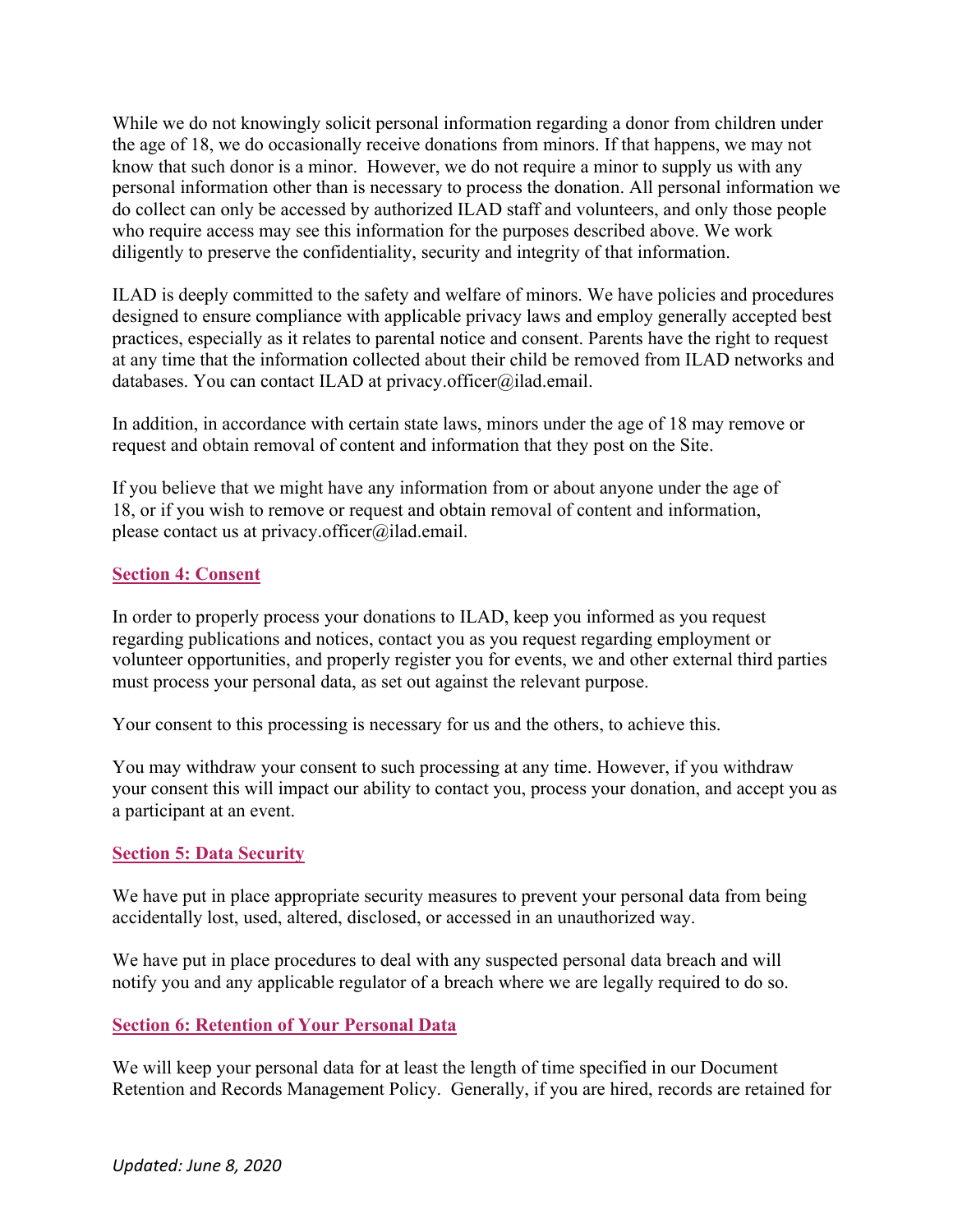the duration of your employment plus seven years after your termination of employment. If you are not hired, your application records are retained for three years after the final decision date to not hire you. If you are a donor to ILAD, electronic giving records are generally retained since the date when you first became a donor to ILAD. If you are a participant in an event, records will be retained for at least three years, unless you are hired.

Records may be retained for longer periods of time if necessary. In particular, for contractual or legal obligations, audit requirements, dispute resolution, and to prevent abuse. Also, as long as there is any possibility that either you or we may wish to bring a legal claim, or where we are required to keep your personal data due to legal or regulatory reasons, we will retain records.

In some circumstances we may anonymize your personal data (so that it can no longer be associated with you) for research or statistical purposes, in which case we may use this information indefinitely without further notice to you.

If you would like a copy of our Document Retention and Records Management Policy please contact our Privacy Officer.

### **Section 7: International Transfers**

We will transfer your data to some individuals who are not in the United States. These primarily include our field supervisory personnel but may include others such as subcontractors. Those transfers would be made in compliance with the relevant privacy laws.

If you would like further details of how your personal data would be protected if transferred, please contact our Chief Privacy Officer.

### **Section 8: Your Rights**

If you have any questions about this privacy notice or in relation to our use of your personal data, you should first contact our Chief Privacy Officer. Under certain conditions, you may have the right to require us to:

- provide you with further details on the use we make of your personal data/special category of data;
- provide you with a copy of the personal data that you have provided to us;
- update any inaccuracies in the personal data we hold;
- delete any special category of personal data/special category of data that we no longer have a lawful ground to use;
- where processing is based on consent, to withdraw your consent so that we stop that particular processing;
- send your personal information in a structured, commonly used, machine-readable format so that it can be easily transferred and used by a third party;
- object to any processing based on legitimate interest grounds unless our reasons for undertaking that processing outweigh any prejudice to your data protection rights; and
- restrict how we use your personal data while a complaint is being investigated.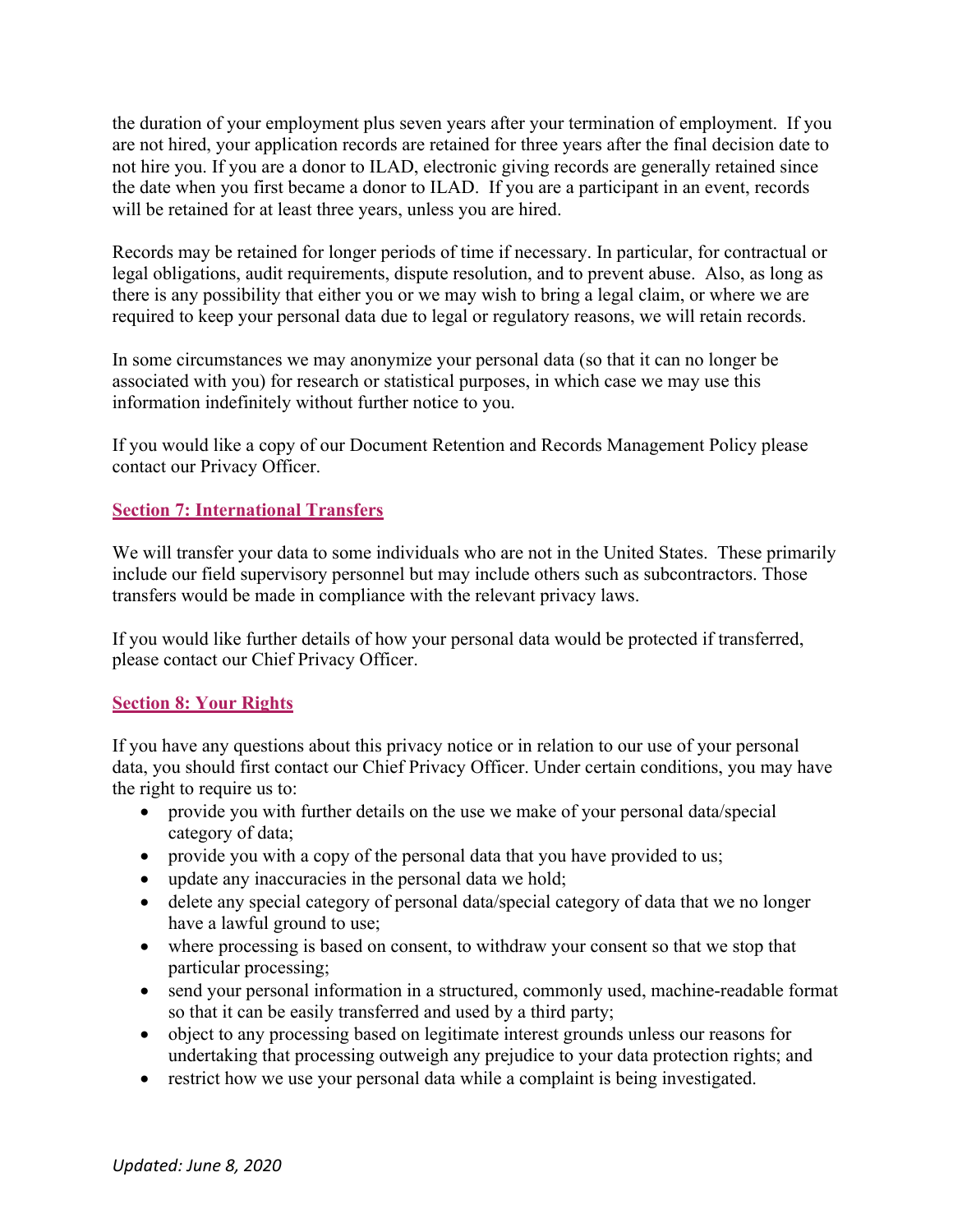In certain circumstances, we may need to restrict the above rights in order to safeguard the public interest (e.g., the prevention or detection of crime) and our interests (e.g., the maintenance of legal privilege).

If you wish to exercise any of the rights set out above, please contact our Chief Privacy Officer.

#### *No fee usually required*

You will not have to pay a fee to access your personal data (or to exercise any of the other rights). However, we may charge a reasonable fee if your request is clearly unfounded, repetitive or excessive. Alternatively, we may refuse to comply with your request in these circumstances.

#### *What we may need from you*

We may need to request specific information from you to help us confirm your identity and ensure your right to access your personal data (or to exercise any of your other rights). This is a security measure to ensure that personal data is not disclosed to any person who has no right to receive it. We may also contact you to ask you for further information in relation to your request to speed up our response.

#### *Time limit to respond*

We try to respond to all legitimate requests within one month. Occasionally it may take us longer than a month if your request is particularly complex or you have made a number of requests. In this case, we will notify you and keep you updated.

#### *Your Right to Complain to a Supervisory Authority*

If you are not satisfied with our use of your personal data or our response to any request by you to exercise any of your rights in Section 8: Your Rights, or if you think that we have breached the GDPR or other privacy law, then if you are in the European Union you have the right to lodge a complaint with a member state supervisory authority for data protection issues. If you are in the United States, then there may be other state and federal regulatory agencies to whom you may file a complaint.

We would, however, appreciate the chance to deal with your concerns before you approach a supervisory or regulatory authority, so please contact us initially.

### **Links to Other Websites**

Other websites, including those of our partners (links to which appear on ilad.ngo), have their own privacy policies. When you provide personal data at one of those sites, you are subject to the privacy policy of the operator of that site, not the ILAD Privacy Policy. We encourage you to read that policy before submitting any personal data.

You should take additional steps to safeguard your personal data online. To learn more about how to protect yourself, visit the Federal Trade Commission website (US) or the Information Commissioner's Office (UK).